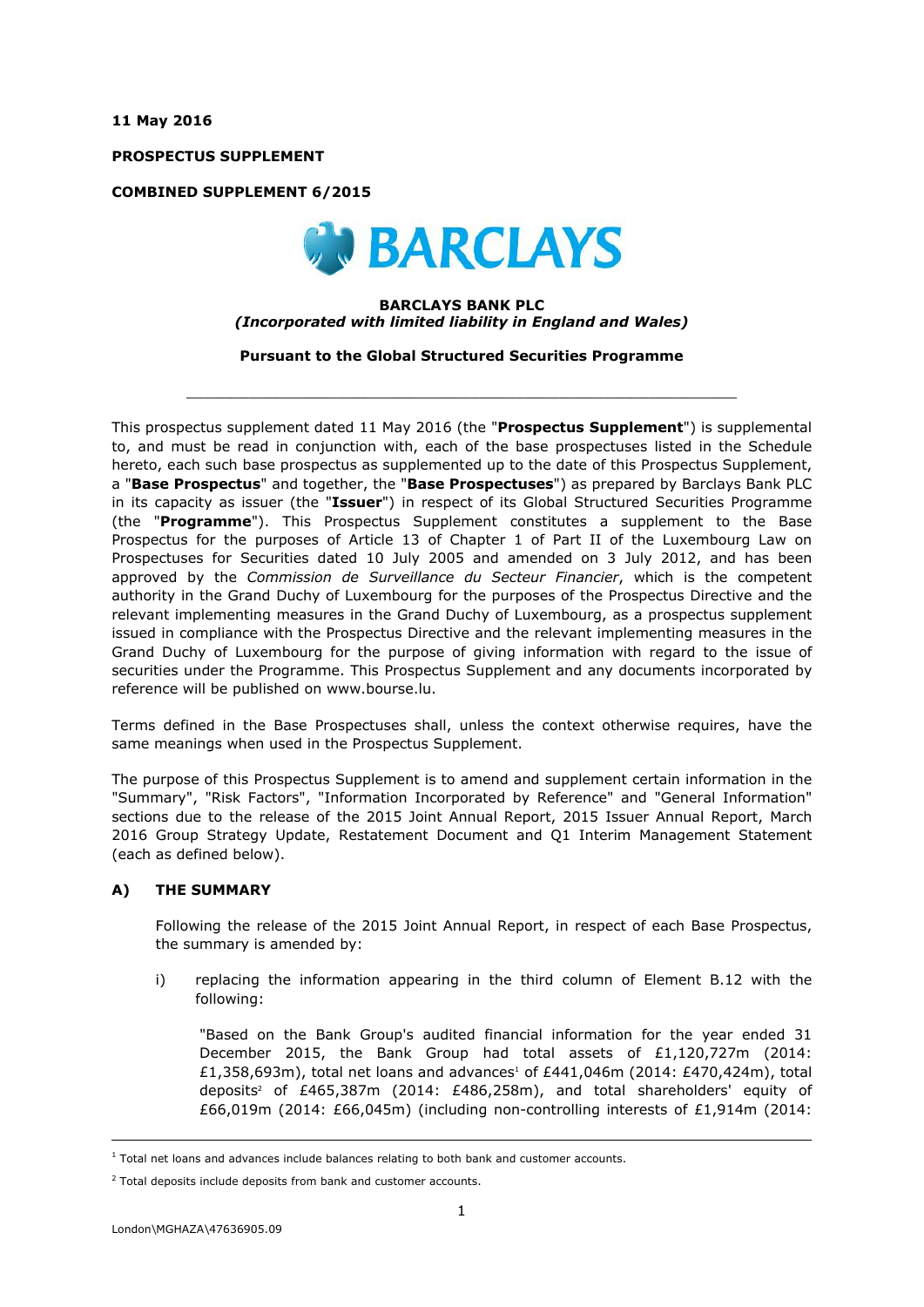£2,251m)). The profit before tax from continuing operations of the Bank Group for the year ended 31 December 2015 was £2,841m (2014: £2,309m) after credit impairment charges and other provisions of £2,114m (2014: £2,168m). The financial information in this paragraph is extracted from the audited consolidated financial statements of the Issuer for the year ended 31 December 2015.

Not Applicable. There has been no significant change in the financial or trading position of the Bank Group since 31 March 2016.

There has been no material adverse change in the prospects of the Issuer since 31 December 2015."

ii) replacing the information appearing in the third column of Element D.2 with the following:

"**Principal Risks relating to the Issuer**: Material risks and their impact are described below in two sections: (i) Material existing and emerging risks by Principal Risk and (ii) Material existing and emerging risks potentially impacting more than one Principal Risk. The five principal risks are currently categorised as: (1) Credit Risk; (2) Market Risk; (3) Funding Risk; (4) Operational Risk; and (5) Conduct Risk (within the meaning of the Issuer's Enterprise Risk Management Framework, each a "Principal Risk").

(i) Material existing and emerging risks by Principal Risk

**Credit risk**: The financial condition of the Group's customers, clients and counterparties, including governments and other financial institutions, could adversely affect the Group. The Group may suffer financial loss if any of its customers, clients or market counterparties fails to fulfil their contractual obligations to the Group. Furthermore, the Group may also suffer loss when the value of the Group's investment in the financial instruments of an entity falls as a result of that entity's credit rating being downgraded. In addition, the Group may incur significant unrealised gains or losses due to changes in the Group's credit spreads or those of third parties, as these changes affect the fair value of the Group's derivative instruments, debt securities that the Group holds or issues, and loans held at fair value.

**Market risk**: The Group's financial position may be adversely affected by changes in both the level and volatility of prices leading to lower revenues, or reduced capital. The Group is also at risk from movements in foreign currency exchange rates as these impact the sterling equivalent value of foreign currency denominated assets in the banking book, exposing it to currency translation risk.

**Funding risk**: The ability of the Group to achieve its business plans may be adversely impacted if it does not effectively manage its capital (including leverage), liquidity and other regulatory requirements. The Group may not be able to achieve its business plans due to: i) being unable to maintain appropriate capital ratios; ii) being unable to meet its obligations as they fall due; iii) rating agency methodology changes resulting in ratings downgrades; and iv) adverse changes in foreign exchange rates on capital ratios.

**Operational risk**: The operational risk profile of the Group may change as a result of human factors, inadequate or failed internal processes and systems, or external events. The Group is exposed to many types of operational risk. This includes: fraudulent and other internal and external criminal activities; the risk of breakdowns in processes, controls or procedures (or their inadequacy relative to the size and scope of the Group's business); systems failures or an attempt, by an external party, to make a service or supporting infrastructure unavailable to its intended users, and the risk of geopolitical cyber threat activity which destabilises or destroys the Group's information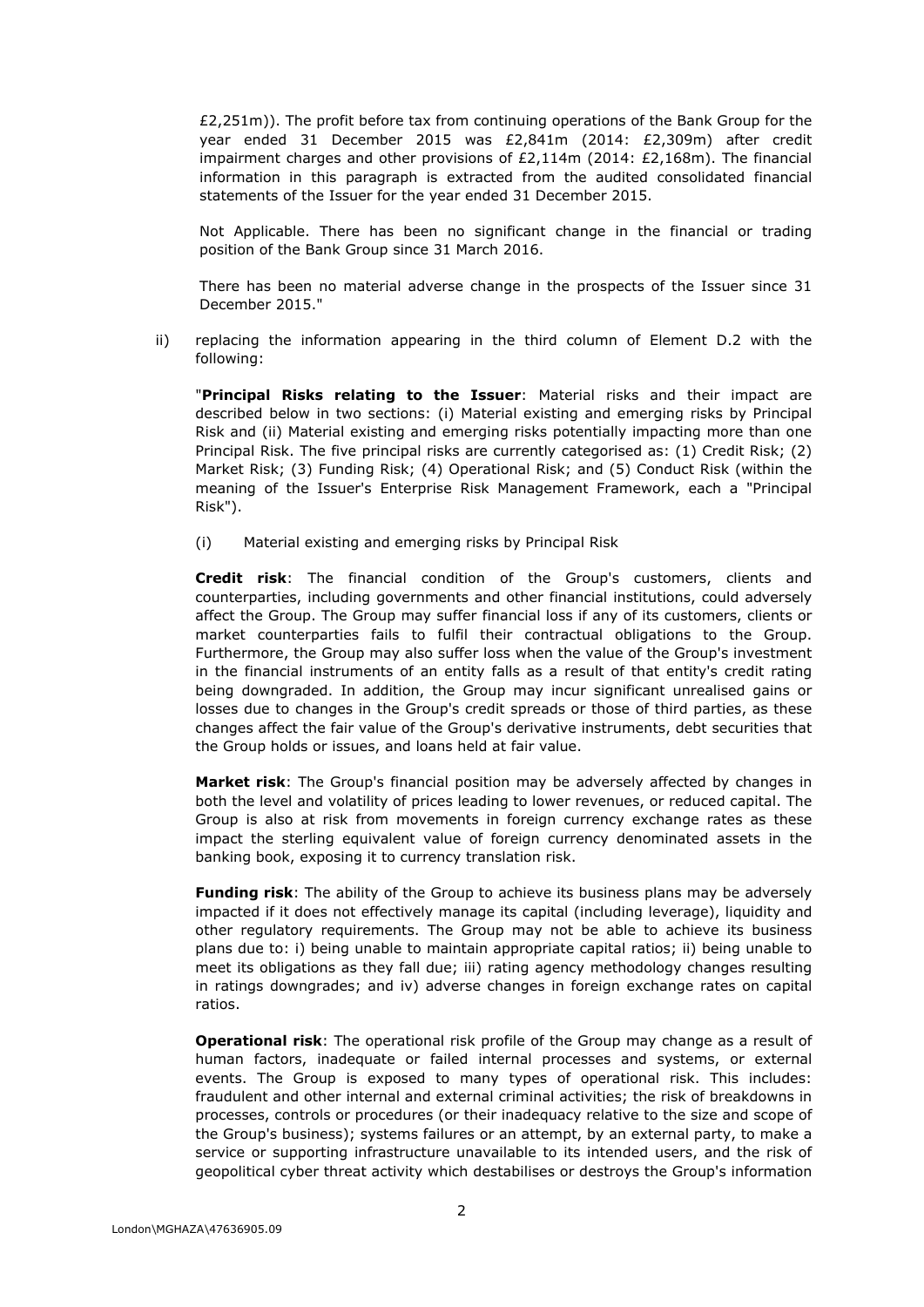technology, or critical infrastructure the Group depends upon but does not control. The Group is also subject to the risk of business disruption arising from events wholly or partially beyond its control for example natural disasters, acts of terrorism, epidemics and transport or utility failures, which may give rise to losses or reductions in service to customers and/or economic loss to the Group. All of these risks are also applicable where the Group relies on outside suppliers or vendors to provide services to it and its customers. The operational risks that the Group is exposed to could change rapidly and there is no guarantee that the Group's processes, controls, procedures and systems are sufficient to address, or could adapt promptly to, such changing risks to avoid the risk of loss.

**Legal, competition and regulatory matters**: Legal disputes, regulatory investigations, fines and other sanctions relating to conduct of business and financial crime may negatively affect the Group's results, reputation and ability to conduct its business.

**Risks arising from regulation of the financial services industry**: The financial services industry continues to be the focus of significant regulatory change and scrutiny which may adversely affect the Group's business, financial performance, capital and risk management strategies.

#### **Conduct risk**:

**Organisational Change**: The Group is at risk of not being able to meet customer and regulatory expectations due to a failure to appropriately manage the: i) complexity in business practice, processes and systems; ii) challenges faced in product suitability, automation and portfolio-level risk monitoring; iii) resilience of its technology; and, iv) execution strategy, including the failure to fulfil the high level of operational precision required for effective execution in order to deliver positive customer outcomes.

**Legacy Issues**: Barclays remains at risk from the potential outcomes of a number of investigations relating to its past conduct. Many stakeholders will remain sceptical and so the risk to Barclays' reputation will remain. Barclays continues to work to rebuild customer trust and market confidence impacted by legacy issues.

**Market Integrity**: There are potential risks arising from conflicts of interest. While primarily relevant to the Investment Bank, these potential risks may also impact the corporate and retail customer base.

**Financial Crime**: The Group, as a global financial services firm, is exposed to the risks associated with money laundering, terrorist financing, bribery and corruption and sanctions.

Any one, or combination, of the above risks could have significant impact on the Group's reputation and may also lead to potentially large costs to both rectify this issue and reimburse losses incurred by customers and regulatory censure and penalties.

(ii) Material existing and emerging risks potentially impacting more than one Principal Risk:

### **Structural Reform (emerging risk)**

The UK Financial Services (Banking Reform) Act 2013 (the UK Banking Reform Act) and associated secondary legislation and regulatory rules, require the separation of the Group's UK and EEA retail and SME deposit-taking activities into a legally, operationally and economically separate and independent entity and restrict the types of activity such an entity may conduct (so-called 'ring fencing').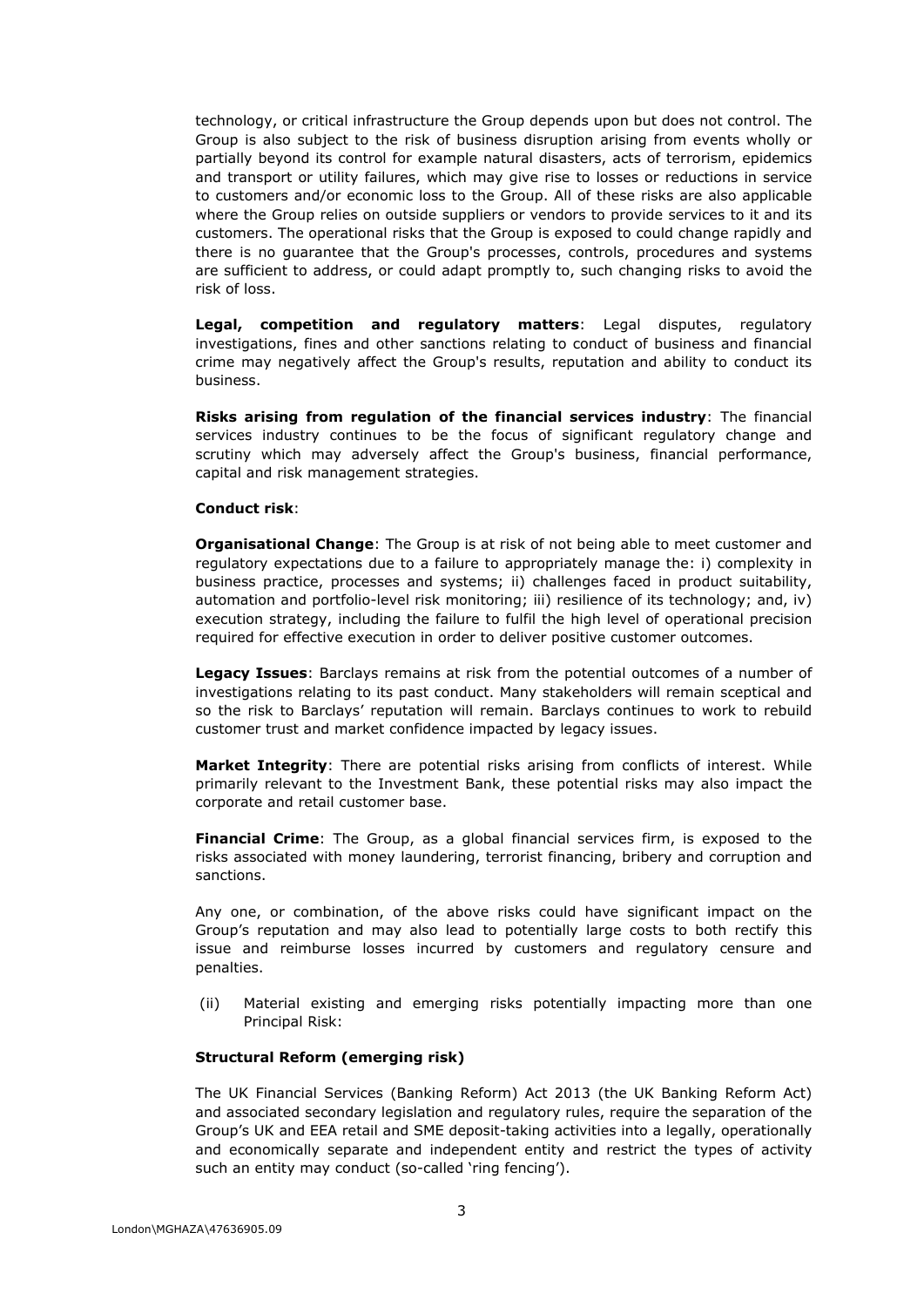#### **Business conditions, general economy and geopolitical issues**

The Group's performance could be adversely affected in relation to more than one Principal Risk by a weak or deteriorating global economy or political instability. These factors may also occur in one or more of the Group's main countries of operation. The Group offers a broad range of services to retail, institutional and government customers, in a large number of countries. The breadth of these operations means that deterioration in the economic environment, or an increase in political instability in countries where it is active, or any other systemically important economy, could adversely affect the Group's performance.

### **Business Change/Execution (emerging risk)**

As Barclays moves towards a single point of entry (Holding Company) resolution model and implementation of the Structural Reform Programme Execution, the expected level of structural and strategic change to be implemented over the medium term will be disruptive and is likely to increase funding and operational risks for the Group and could impact its revenues and businesses.

If any of the risks were to occur, singly or in aggregate, they could have a material adverse effect on the Group's business, results of operations and financial condition.

**Regulatory action in the event a bank in the Group (such as the Issuer) is failing or likely to fail could materially adversely affect the value of the Securities**: The Bank Recovery and Resolution Directive (the "**BRRD**") provides an EU-wide framework for the recovery and resolution of credit institutions and investment firms, their subsidiaries and certain holding companies. The BRRD (including the Bail-In tool) was implemented in the Banking Act in January 2015 and came into force on 1 January 2016. The Banking Act confers substantial powers on a number of UK authorities designed to enable them to take a range of actions in relation to UK banks or investment firms and certain of their affiliates in the event a bank or investment firm in the same group is considered to be failing or likely to fail. The exercise of any of these actions in relation to the Issuer could materially adversely affect the value of the Securities.

**Under the terms of the Securities, investors have agreed to be bound by the exercise of any UK Bail-in Power by the relevant UK resolution authority.**

**A downgrade of the credit rating assigned by any credit rating agency to the Issuer could adversely affect the liquidity or market value of the Securities. Credit ratings downgrade could occur as a result of, among other causes, changes in the ratings methodologies used by credit rating agencies. Changes in credit rating agencies' views of the level of implicit sovereign support for European banks and their groups are likely to lead to credit ratings downgrades.**

**The Issuer is affected by risks affecting the Banking-Group**: The Issuer is also affected by risks affecting the Banking-Group as there is substantial overlap in the businesses of the Issuer and its subsidiaries. Further, the Issuer can be negatively affected by risks and other events affecting its subsidiaries even where the Issuer is not directly affected."

#### **B) RISK FACTORS**

Following the release of the 2015 Joint Annual Report, the section "Risk Factors" is amended by:

i) in respect of GSSP Base Prospectus 9, deleting the risk factor entitled "3. Regulatory action in the event a bank or investment firm in the Group (such as the Issuer) is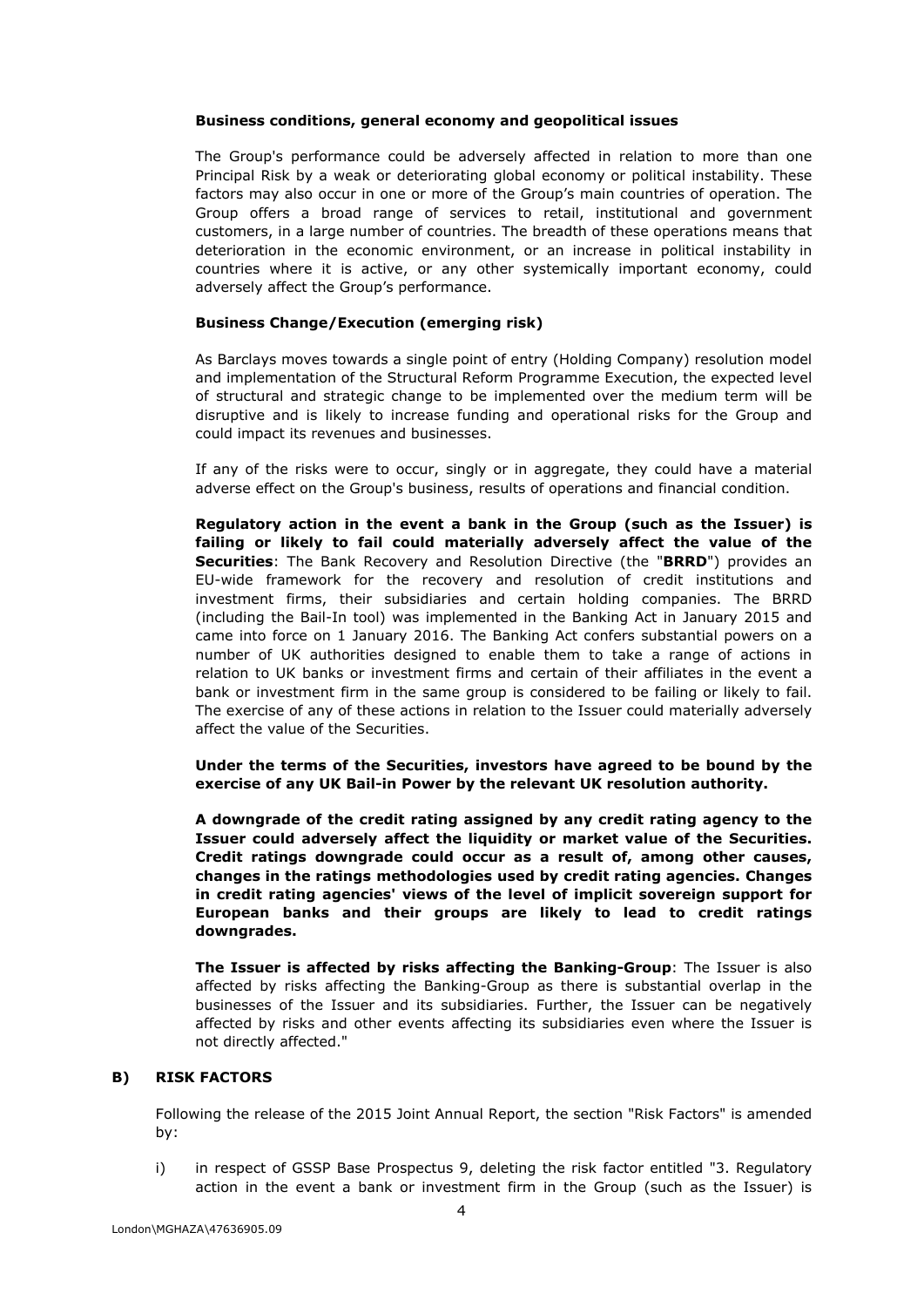failing or likely to fail could materially adversely affect the value of the Securities" and replacing it with the following:

#### "**3. Regulatory action in the event a bank or investment firm in the Group (such as the Issuer) is failing or likely to fail could materially adversely affect the value of the Securities**

The term "**Group**" means Barclays PLC together with its subsidiaries. The Bank Recovery and Resolution Directive ("**BRRD**") provides an EU-wide framework for the recovery and resolution of credit institutions and investment firms, their subsidiaries and certain holding companies. The BRRD (including the bail-in tool), together with the majority of associated FCA and PRA rules, was implemented in the UK in January 2015. The final PRA rules on contractual recognition of bail-in for liabilities came into force on 1 January 2016. The majority of the requirements of the BRRD (including the bail-in tool) were implemented by way of amendments to the Banking Act. For more information on the bail-in tool, see "The relevant UK resolution authority may exercise the bail-in tool in respect of the Issuer and the Securities, which may result in holders of the Securities losing some or all of their investment" and "—Under the terms of the Securities, you have agreed to be bound by the exercise of any UK bail-in power by the relevant UK resolution authority." below.

*The Banking Act confers substantial powers on a number of UK authorities*  designed to enable them to take a range of actions in relation to UK banks or *investment firms and certain of their affiliates in the event a bank or investment*  firm in the same group is considered to be failing or likely to fail. The exercise of any of these actions in relation to the Issuer could materially adversely affect *the value of the Securities.*

Under the Banking Act, substantial powers are granted to the Bank of England (or, in certain circumstances, HM Treasury), in consultation with the PRA, the FCA and HM Treasury, as appropriate as part of a special resolution regime (the "**SRR**"). These powers enable the relevant UK resolution authority to implement resolution measures with respect to a UK bank (such as the Issuer) or investment firm and certain of its affiliates that meet the definition of a "banking group company" (currently including the Issuer) (each a relevant entity) in circumstances in which the relevant UK resolution authority is satisfied that the resolution conditions are met. Such conditions include that a UK bank or investment firm is failing or are likely to fail to satisfy the FSMA (as defined below) threshold conditions for authorization to carry on certain regulated activities (within the meaning of section 55B FSMA) or, in the case of a UK banking group company that is an EEA or third country institution or investment firm, that the relevant EEA or third country relevant authority is satisfied that the resolution conditions are met in respect of such entity.

The SRR consists of five stabilisation options: (a) private sector transfer of all or part of the business or shares of the relevant entity, (b) transfer of all or part of the business of the relevant entity to a "bridge bank" established by the Bank of England, (c) transfer to an asset management vehicle wholly or partly owned by HM Treasury or the Bank of England, (d) the bail-in tool (as described below) and (e) temporary public ownership (nationalization).

The Banking Act also provides for two new insolvency and administration procedures for relevant entities. Certain ancillary powers include the power to modify contractual arrangements in certain circumstances (which could include a variation of the terms of the Securities), powers to suspend enforcement or termination rights that might be invoked as a result of the exercise of the resolution powers and powers for the relevant UK resolution authority to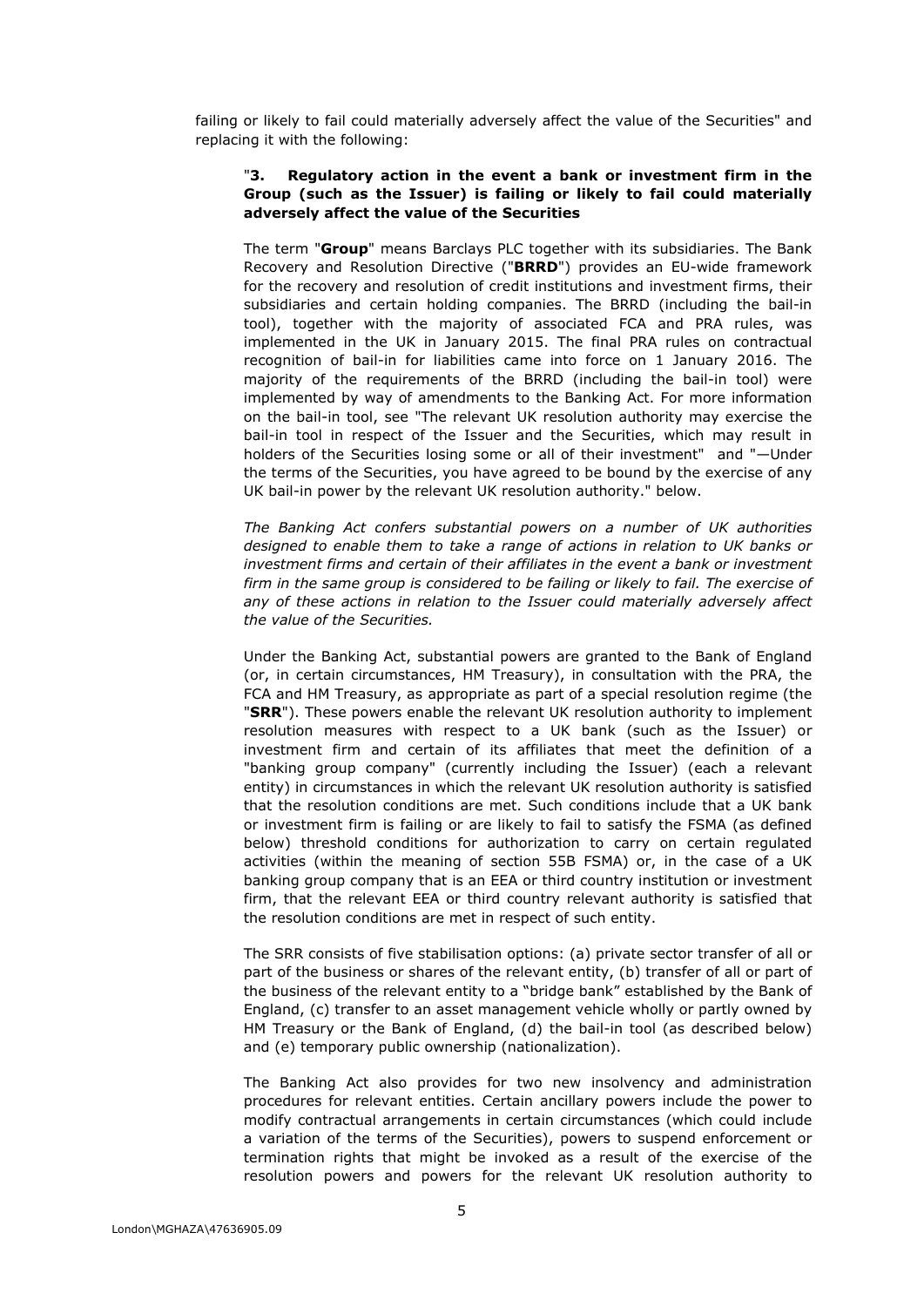disapply or modify laws in the UK (with possible retrospective effect) to enable the powers under the Banking Act to be used effectively.

Holders of the Securities should assume that, in a resolution situation, financial public support will only be available to a relevant entity as a last resort after the relevant UK resolution authorities have assessed and used, to the maximum extent practicable, the resolution tools, including the bail-in tool.

The exercise of any resolution power or any suggestion of any such exercise could materially adversely affect the value of the Securities and could lead to holders of Securities losing some or all of the value of their investment in the Securities.

*The SRR is designed to be triggered prior to insolvency of the Issuer and holders of the Securities may not be able to anticipate the exercise of any resolution power (including the UK bail-in power) by the relevant UK resolution authority.*

The stabilisation options are intended to be used prior to the point at which any insolvency proceedings with respect to the relevant entity could have been initiated. The purpose of the stabilisation options is to address the situation where all or part of a business of a relevant entity has encountered, or is likely to encounter, financial difficulties, giving rise to wider public interest concerns.

Although the Banking Act provides specific conditions to the exercise of any resolution powers and, furthermore, the EBA guidelines published in May 2015 set out the objective elements for the resolution authorities to apply in determining whether an institution is failing or likely to fail, it is uncertain how the relevant UK resolution authority would assess such conditions in any particular pre-insolvency scenario affecting the Issuer and/or other members of the Group and in deciding whether to exercise a resolution power. The relevant UK resolution authority is also not required to provide any advance notice to holders of the Securities of its decision to exercise any resolution power. Therefore, holders of the Securities may not be able to anticipate a potential exercise of any such powers nor the potential effect of any exercise of such powers on the Issuer, the Group and the Securities.

*Holders of the Securities may have only very limited rights to challenge the exercise of any resolution powers by the relevant UK resolution authority*

Holders of the Securities may have only very limited rights to challenge and/or seek a suspension of any decision of the relevant UK resolution authority to exercise its resolution powers or to have that decision reviewed by a judicial or administrative process or otherwise.

*The relevant UK resolution authority may exercise the bail-in tool in respect of the Issuer and the Securities, which may result in holders of the Securities losing some or all of their investment.*

Where the relevant statutory conditions for use of the bail-in tool have been met, the relevant UK resolution authority would be expected to exercise these powers without the consent of the holders. Any such exercise of the bail-in tool in respect of the Issuer and the Securities may result in the cancellation of all, or a portion, of the principal amount of, interest on, or any other amounts payable on, the Securities and/or the conversion of the Securities into shares or other securities or other obligations of the Issuer or any other modification or variation of the terms of the Securities.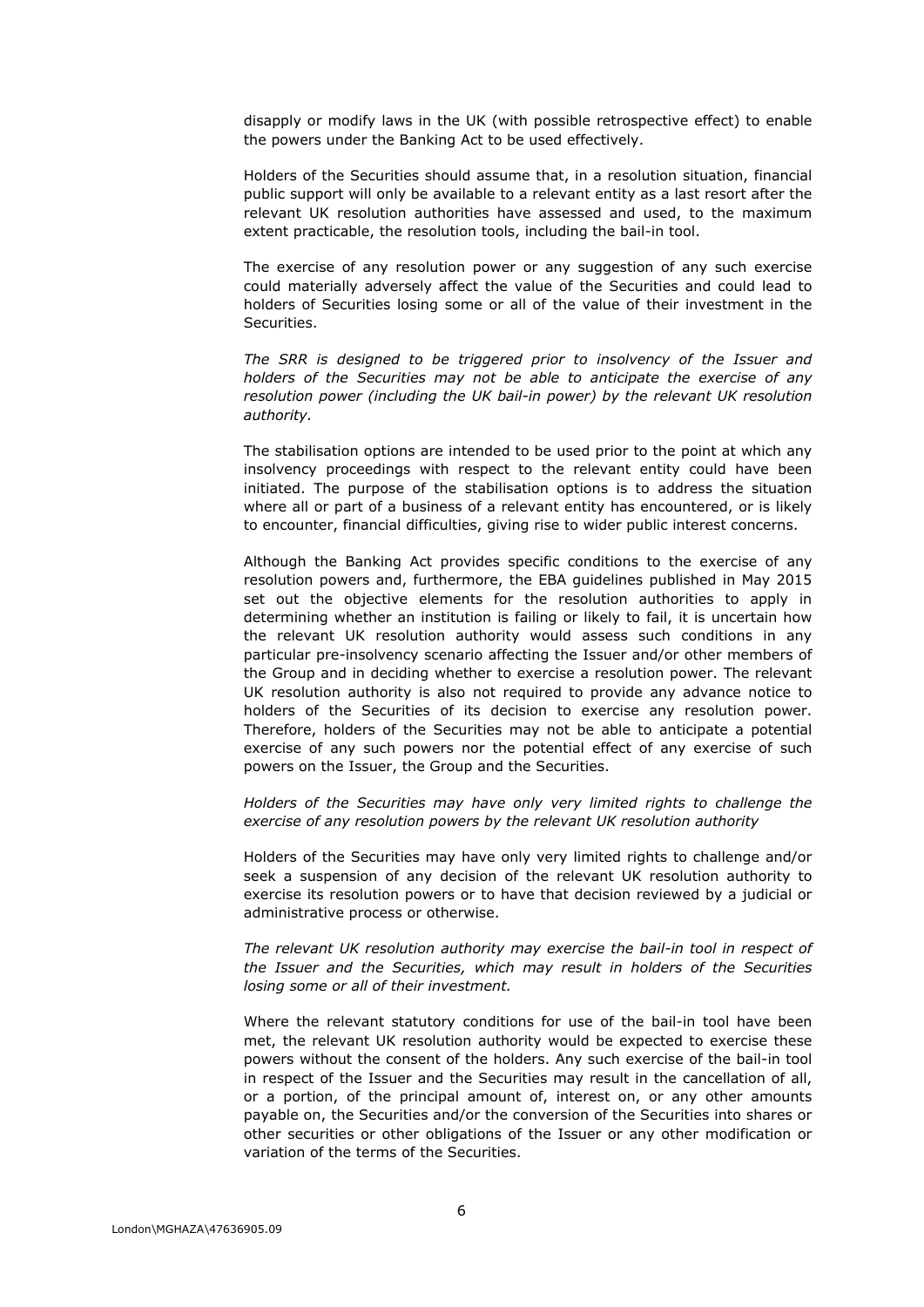The Banking Act specifies the order in which the bail-in tool should be applied, reflecting the hierarchy of capital instruments under CRD IV and otherwise respecting the hierarchy of claims in an ordinary insolvency. In addition, the bail-in tool contains an express safeguard (known as "no creditor worse off") with the aim that shareholders and creditors do not receive a less favourable treatment than they would have received in ordinary insolvency proceedings of the relevant entity.

The exercise of the bail-in tool in respect of the Issuer and the Securities or any suggestion of any such exercise could materially adversely affect the rights of the holders of the Securities, the price or value of their investment in the Securities and/or the ability of the Issuer to satisfy its obligations under the Securities and could lead to holders of Securities losing some or all of the value of their investment in such Securities. In addition, even in circumstances where a claim for compensation is established under the "no creditor worse off" safeguard in accordance with a valuation performed after the resolution action has been taken, it is unlikely that such compensation would be equivalent to the full losses incurred by the holders of the Securities in the resolution and there can be no assurance that holders of Securities would recover such compensation promptly.

As insured deposits are excluded from the scope of the bail-in tool and other preferred deposits (and insured deposits) rank ahead of any Securities issued by the Issuer, such Securities would be more likely to be bailed-in than certain other unsubordinated liabilities of the Issuer (such as other preferred deposits).

As part of the reforms required by the BRRD, amendments have been made to relevant legislation in the UK (including the UK Insolvency Act 1986) to establish in the insolvency hierarchy a statutory preference (i) firstly, for deposits that are insured under the Financial Services Compensation Scheme (insured deposits) to rank with existing preferred claims as 'ordinary' preferred claims and (ii) secondly, for all other deposits of individuals and micro, small and medium sized enterprises held in EEA or non-EEA branches of an EEA bank (other preferred deposits), to rank as 'secondary' preferred claims only after the 'ordinary' preferred claims. In addition, the EU Deposit Guarantee Scheme Directive, which is to be implemented into national law by July 2015, will increase the nature and quantum of insured deposits to include a wide range of deposits, including corporate deposits (unless the depositor is a public sector body or financial institution) and some temporary high value deposits. The effect of these changes is to increase the size of the class of preferred creditors. All such preferred deposits will rank in the insolvency hierarchy ahead of all other unsecured senior creditors of the Issuer, including the holders of the Securities. Furthermore, insured deposits are excluded from the scope of the bail-in tool. As a result, if the UK bail-in power were exercised by the relevant UK resolution authority, the Securities would be more likely to be bailed-in than certain other unsubordinated liabilities of the Issuer such as other preferred deposits.

### *Under the terms of the Swiss Securities, you have agreed to be bound by the exercise of any UK bail-in power by the relevant UK resolution authority*

By its acquisition of Swiss Securities, each holder of Swiss Securities acknowledges, agrees to be bound by, and consents to the exercise of, any UK bail-in power by the relevant UK resolution authority that may result in the cancellation of all, or a portion, of the principal amount of, or interest on, the Swiss Securities and/or the conversion of all or a portion of the principal amount of, or interest on, the Swiss Securities into shares or other securities or other obligations of the Issuer or another person, including by means of a variation to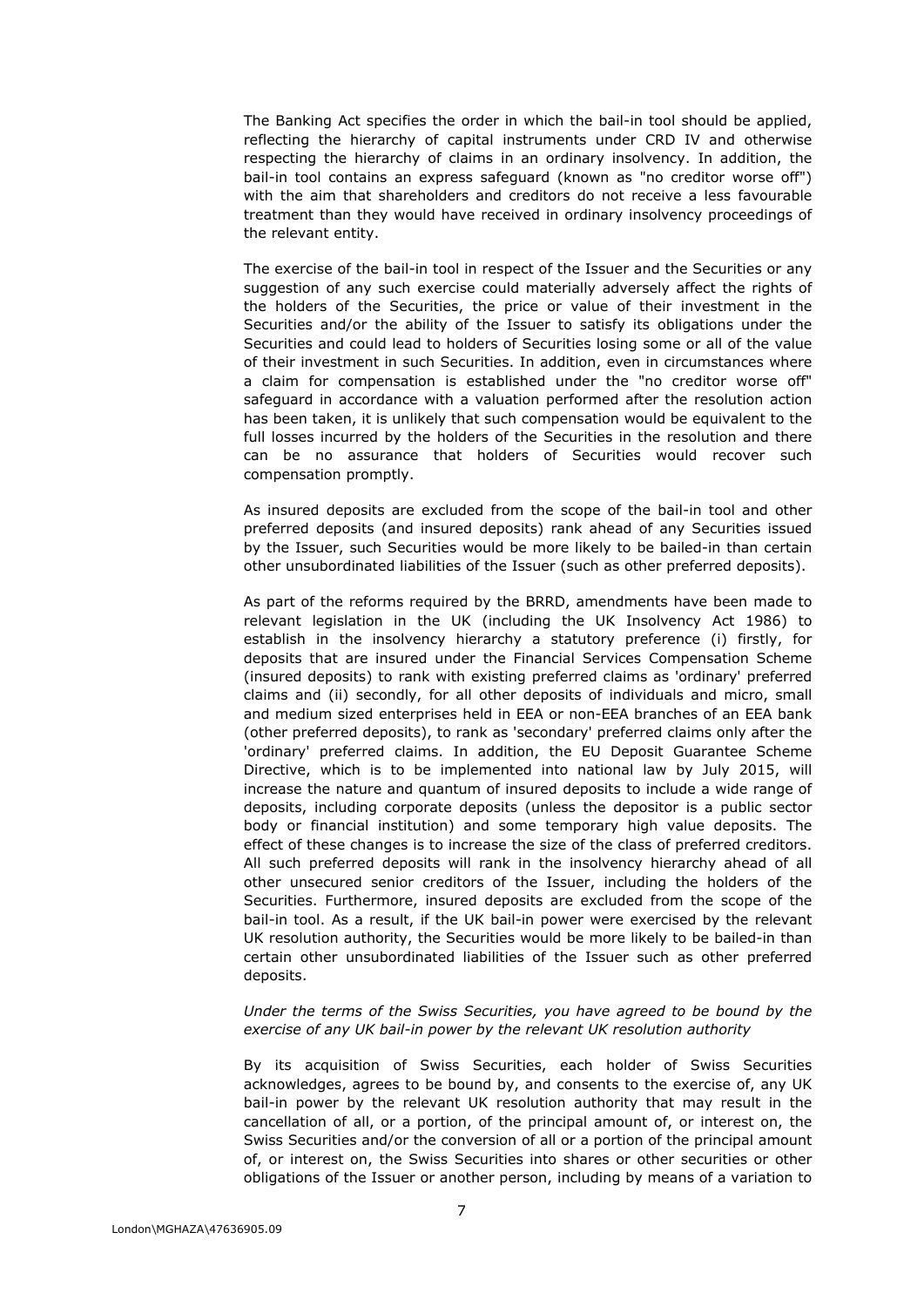the terms of the Swiss Securities, in each case, to give effect to the exercise by the relevant UK resolution authority of such power. Each holder of Swiss Securities further acknowledges and agrees that the rights of the holders of the Swiss Securities are subject to, and will be varied, if necessary, so as to give effect to, the exercise of any UK power by the relevant UK resolution authority. Accordingly, any UK bail-in power may be exercised in such a manner as to result in you and other holders of Swiss Securities losing all or a part of the value of your investment in the Swiss Securities or receiving a different security from the Swiss Securities, which may be worth significantly less than the Swiss Securities and which may have significantly fewer protections than those typically afforded to debt securities. Moreover, the relevant UK resolution authority may exercise the UK bail-in power without providing any advance notice to, or requiring the consent of, the holders of the Securities. In addition, under the terms of the Securities, the exercise of the UK bail-in power by the relevant UK resolution authority with respect to the Securities is not an Event of Default (as defined in the terms and conditions of the Securities). For more information, see General Condition 3 (*Contractual acknowledgement of bail-in in respect of Swiss Securities*)."

ii) in respect of GSSP Base Prospectus 6 and GSSP Base Prospectus 11, deleting the risk factor entitled "3. Regulatory action in the event a bank or investment firm in the Group (such as the Issuer) is failing or likely to fail could materially adversely affect the value of the Securities" and replacing it with the following:

### "**3. Regulatory action in the event a bank or investment firm in the Group (such as the Issuer) is failing or likely to fail could materially adversely affect the value of the Securities**

The term "**Group**" means Barclays PLC together with its subsidiaries. The Bank Recovery and Resolution Directive ("**BRRD**") provides an EU-wide framework for the recovery and resolution of credit institutions and investment firms, their subsidiaries and certain holding companies. The BRRD (including the bail-in tool), together with the majority of associated FCA and PRA rules, was implemented in the UK in January 2015. The final PRA rules on contractual recognition of bail-in for liabilities came into force on 1 January 2016. The majority of the requirements of the BRRD (including the bail-in tool) were implemented by way of amendments to the Banking Act. For more information on the bail-in tool, see "The relevant UK resolution authority may exercise the bail-in tool in respect of the Issuer and the Securities, which may result in holders of the Securities losing some or all of their investment" and "—Under the terms of the Securities, you have agreed to be bound by the exercise of any UK bail-in power by the relevant UK resolution authority." below.

*The Banking Act confers substantial powers on a number of UK authorities designed to enable them to take a range of actions in relation to UK banks or investment firms and certain of their affiliates in the event a bank or investment firm in the same group is considered to be failing or likely to fail. The exercise of any of these actions in relation to the Issuer could materially adversely affect the value of the Securities.*

Under the Banking Act, substantial powers are granted to the Bank of England (or, in certain circumstances, HM Treasury), in consultation with the PRA, the FCA and HM Treasury, as appropriate as part of a special resolution regime (the "**SRR**"). These powers enable the relevant UK resolution authority to implement resolution measures with respect to a UK bank (such as the Issuer) or investment firm and certain of its affiliates that meet the definition of a "banking group company" (currently including the Issuer) (each a relevant entity) in circumstances in which the relevant UK resolution authority is satisfied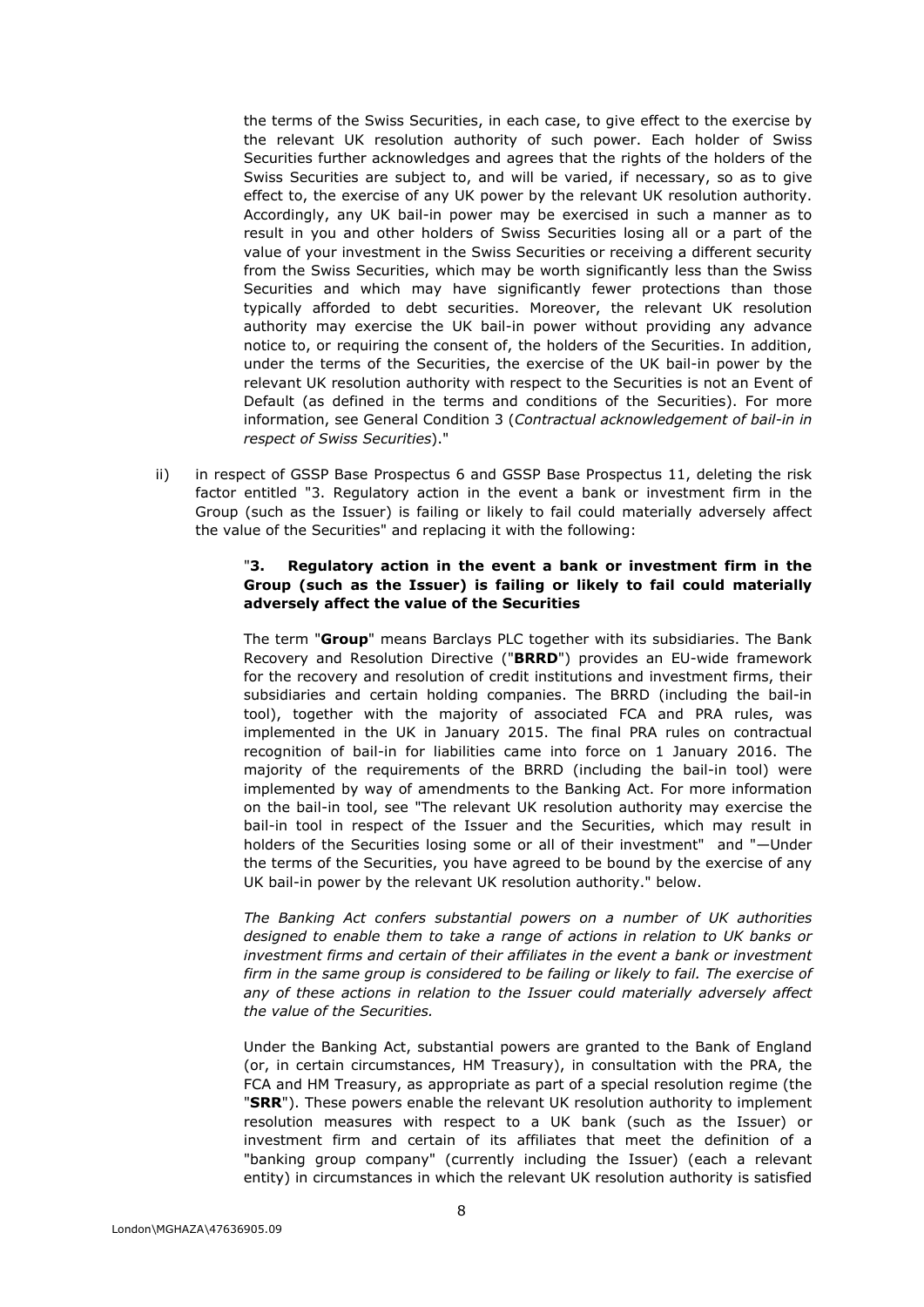that the resolution conditions are met. Such conditions include that a UK bank or investment firm is failing or are likely to fail to satisfy the FSMA (as defined below) threshold conditions for authorization to carry on certain regulated activities (within the meaning of section 55B FSMA) or, in the case of a UK banking group company that is an EEA or third country institution or investment firm, that the relevant EEA or third country relevant authority is satisfied that the resolution conditions are met in respect of such entity.

The SRR consists of five stabilisation options: (a) private sector transfer of all or part of the business or shares of the relevant entity, (b) transfer of all or part of the business of the relevant entity to a "bridge bank" established by the Bank of England, (c) transfer to an asset management vehicle wholly or partly owned by HM Treasury or the Bank of England, (d) the bail-in tool (as described below) and (e) temporary public ownership (nationalization).

The Banking Act also provides for two new insolvency and administration procedures for relevant entities. Certain ancillary powers include the power to modify contractual arrangements in certain circumstances (which could include a variation of the terms of the Securities), powers to suspend enforcement or termination rights that might be invoked as a result of the exercise of the resolution powers and powers for the relevant UK resolution authority to disapply or modify laws in the UK (with possible retrospective effect) to enable the powers under the Banking Act to be used effectively.

Holders of the Securities should assume that, in a resolution situation, financial public support will only be available to a relevant entity as a last resort after the relevant UK resolution authorities have assessed and used, to the maximum extent practicable, the resolution tools, including the bail-in tool.

The exercise of any resolution power or any suggestion of any such exercise could materially adversely affect the value of the Securities and could lead to holders of Securities losing some or all of the value of their investment in the Securities.

*The SRR is designed to be triggered prior to insolvency of the Issuer and holders of the Securities may not be able to anticipate the exercise of any resolution power (including the UK bail-in power) by the relevant UK resolution authority.*

The stabilisation options are intended to be used prior to the point at which any insolvency proceedings with respect to the relevant entity could have been initiated. The purpose of the stabilisation options is to address the situation where all or part of a business of a relevant entity has encountered, or is likely to encounter, financial difficulties, giving rise to wider public interest concerns.

Although the Banking Act provides specific conditions to the exercise of any resolution powers and, furthermore, the EBA guidelines published in May 2015 set out the objective elements for the resolution authorities to apply in determining whether an institution is failing or likely to fail, it is uncertain how the relevant UK resolution authority would assess such conditions in any particular pre-insolvency scenario affecting the Issuer and/or other members of the Group and in deciding whether to exercise a resolution power. The relevant UK resolution authority is also not required to provide any advance notice to holders of the Securities of its decision to exercise any resolution power. Therefore, holders of the Securities may not be able to anticipate a potential exercise of any such powers nor the potential effect of any exercise of such powers on the Issuer, the Group and the Securities.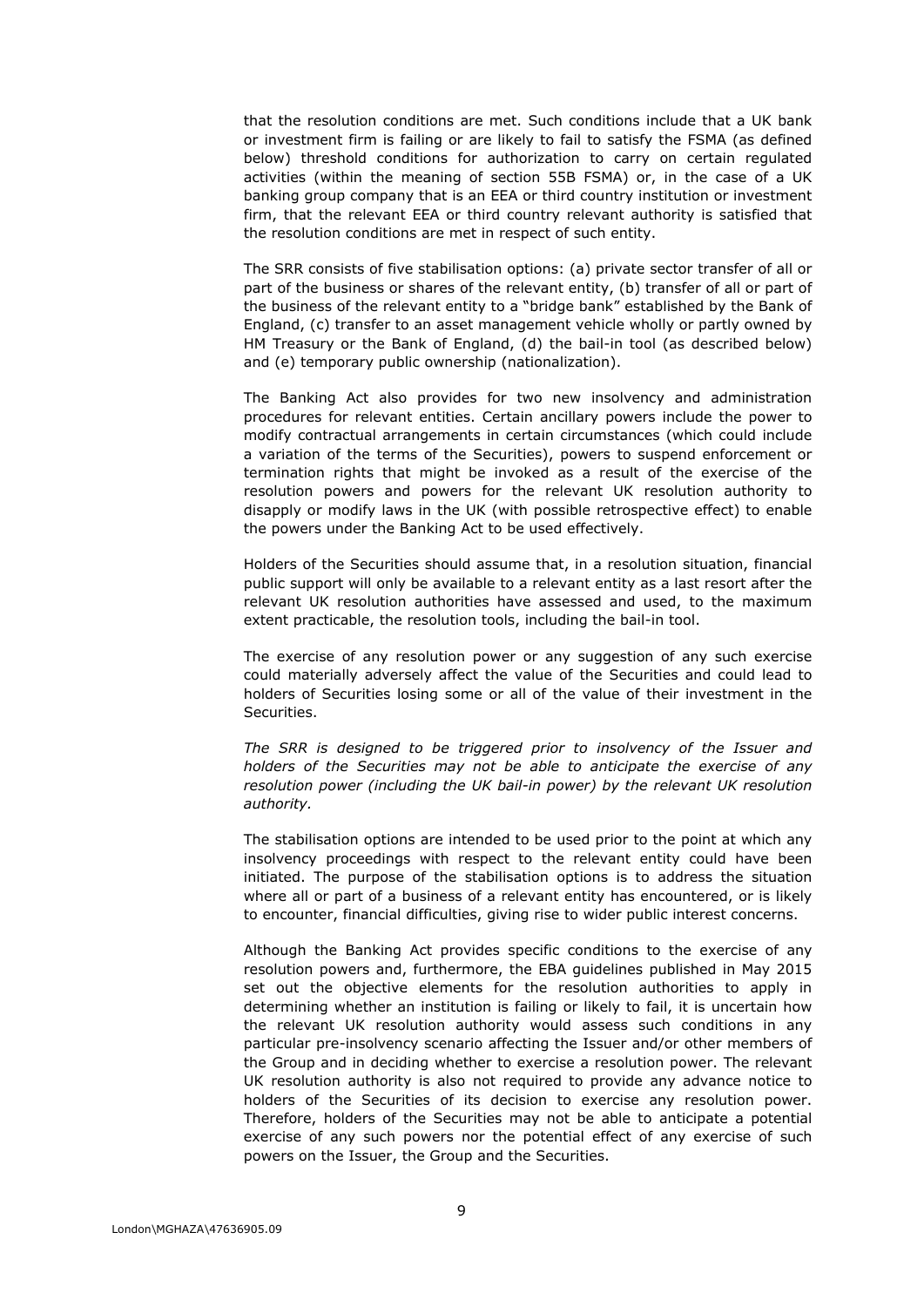*Holders of the Securities may have only very limited rights to challenge the exercise of any resolution powers by the relevant UK resolution authority* 

Holders of the Securities may have only very limited rights to challenge and/or seek a suspension of any decision of the relevant UK resolution authority to exercise its resolution powers or to have that decision reviewed by a judicial or administrative process or otherwise.

The relevant UK resolution authority may exercise the bail-in tool in respect of the Issuer and the Securities, which may result in holders of the Securities losing some or all of their investment.

Where the relevant statutory conditions for use of the bail-in tool have been met, the relevant UK resolution authority would be expected to exercise these powers without the consent of the holders. Any such exercise of the bail-in tool in respect of the Issuer and the Securities may result in the cancellation of all, or a portion, of the principal amount of, interest on, or any other amounts payable on, the Securities and/or the conversion of the Securities into shares or other securities or other obligations of the Issuer or any other modification or variation of the terms of the Securities.

The Banking Act specifies the order in which the bail-in tool should be applied, reflecting the hierarchy of capital instruments under CRD IV and otherwise respecting the hierarchy of claims in an ordinary insolvency. In addition, the bail-in tool contains an express safeguard (known as "no creditor worse off") with the aim that shareholders and creditors do not receive a less favourable treatment than they would have received in ordinary insolvency proceedings of the relevant entity.

The exercise of the bail-in tool in respect of the Issuer and the Securities or any suggestion of any such exercise could materially adversely affect the rights of the holders of the Securities, the price or value of their investment in the Securities and/or the ability of the Issuer to satisfy its obligations under the Securities and could lead to holders of Securities losing some or all of the value of their investment in such Securities. In addition, even in circumstances where a claim for compensation is established under the "no creditor worse off" safeguard in accordance with a valuation performed after the resolution action has been taken, it is unlikely that such compensation would be equivalent to the full losses incurred by the holders of the Securities in the resolution and there can be no assurance that holders of Securities would recover such compensation promptly.

*As insured deposits are excluded from the scope of the bail-in tool and other preferred deposits (and insured deposits) rank ahead of any Securities issued by the Issuer, such Securities would be more likely to be bailed-in than certain other unsubordinated liabilities of the Issuer (such as other preferred deposits).*

As part of the reforms required by the BRRD, amendments have been made to relevant legislation in the UK (including the UK Insolvency Act 1986) to establish in the insolvency hierarchy a statutory preference (i) firstly, for deposits that are insured under the Financial Services Compensation Scheme (insured deposits) to rank with existing preferred claims as 'ordinary' preferred claims and (ii) secondly, for all other deposits of individuals and micro, small and medium sized enterprises held in EEA or non-EEA branches of an EEA bank (other preferred deposits), to rank as 'secondary' preferred claims only after the 'ordinary' preferred claims. In addition, the EU Deposit Guarantee Scheme Directive, which is to be implemented into national law by July 2015, will increase the nature and quantum of insured deposits to include a wide range of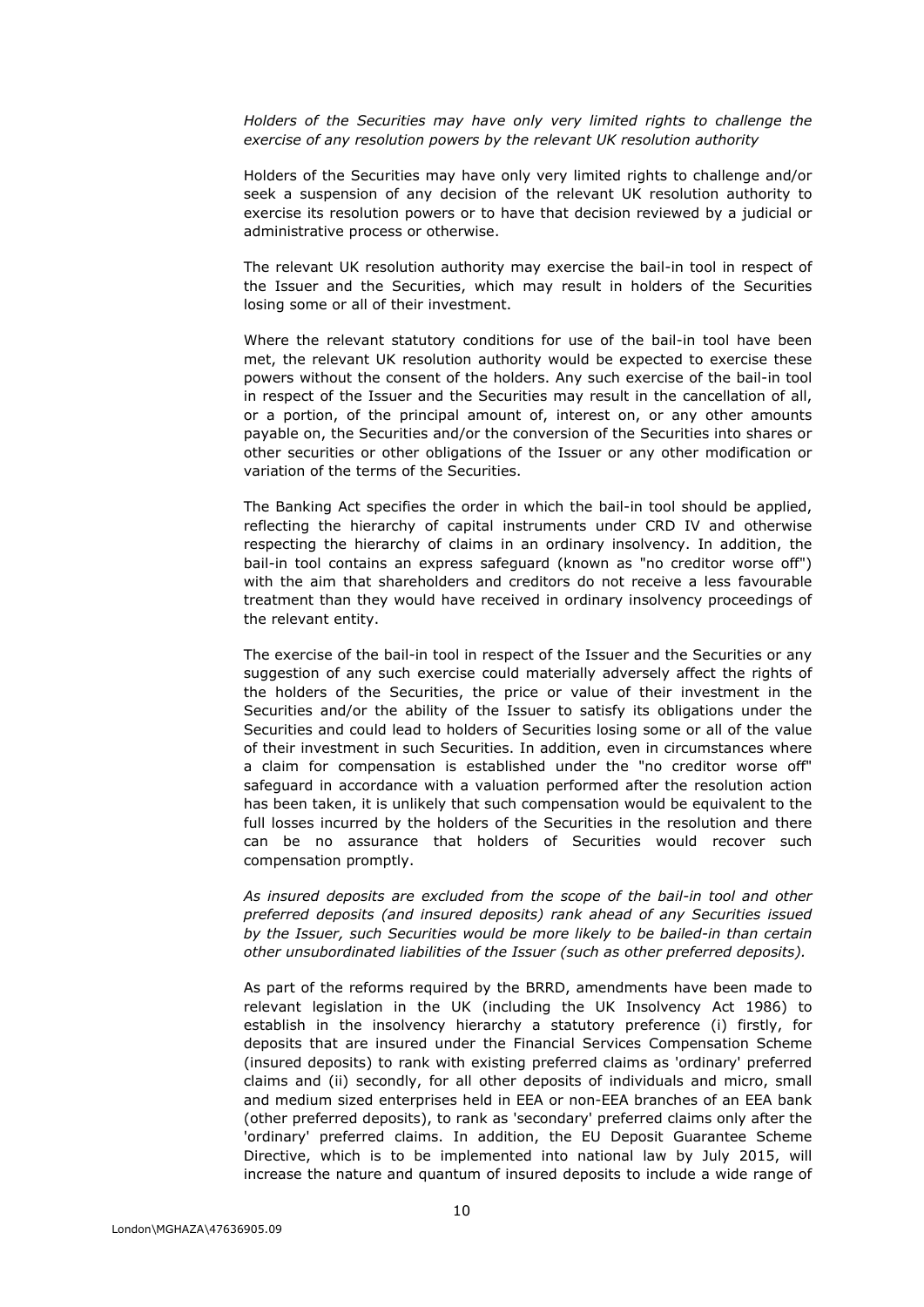deposits, including corporate deposits (unless the depositor is a public sector body or financial institution) and some temporary high value deposits. The effect of these changes is to increase the size of the class of preferred creditors. All such preferred deposits will rank in the insolvency hierarchy ahead of all other unsecured senior creditors of the Issuer, including the holders of the Securities. Furthermore, insured deposits are excluded from the scope of the bail-in tool. As a result, if the UK bail-in power were exercised by the relevant UK resolution authority, the Securities would be more likely to be bailed-in than certain other unsubordinated liabilities of the Issuer such as other preferred deposits."

iii) in respect of GSSP Base Prospectus 11 and GSSP Base Prospectus 9, adding the following as the fourth risk factor under the section "Factors that may affect the Issuer's ability to fulfil its obligations under the Securities":

> "**4. A downgrade of the credit rating assigned by any credit rating agency to the Issuer or the Securities could adversely affect the liquidity or market value of the Securities. Credit Ratings downgrades could occur as a result of, among other causes, changes in the ratings methodologies used by credit rating agencies. Changes in credit rating agencies' views of the level of implicit sovereign support for European banks and their groups are likely to lead to ratings downgrades**

> It is expected that the Securities will be rated by credit rating agencies and may in the future be rated by additional credit rating agencies, although the Issuer is under no obligation to ensure that the Securities are rated by any credit rating agency. Credit ratings may not reflect the potential impact of all risks related to structure, market, additional factors discussed in these Risk Factors and other factors that may affect the liquidity or market value of the Securities. A credit rating is not a recommendation to buy, sell or hold securities and may be revised, suspended or withdrawn by the credit rating agency at any time.

> Any rating assigned to the Issuer and/or the Securities may be withdrawn entirely by a credit rating agency, may be suspended or may be lowered, if, in that credit rating agency's judgment, circumstances relating to the basis of the rating so warrant. Ratings may be impacted by a number of factors which can change over time, including the credit rating agency's assessment of: the issuer's strategy and management's capability; the issuer's financial condition including in respect of capital, funding and liquidity; competitive and economic conditions in the issuer's key markets; the level of political support for the industries in which the issuer operates; and legal and regulatory frameworks affecting the issuer's legal structure, business activities and the rights of its creditors. The credit rating agencies may also revise the ratings methodologies applicable to issuers within a particular industry, or political or economic region. If credit rating agencies perceive there to be adverse changes in the factors affecting an issuer's credit rating, including by virtue of changes to applicable ratings methodologies, the credit rating agencies may downgrade, suspend or withdraw the ratings assigned to an issuer and/or its securities. In particular, Moody's, Standard & Poor's and Fitch each published revised methodologies applicable to bank ratings (including the Issuer and Barclays PLC) during 2015 which resulted in credit rating actions being taken on the Issuer's ratings and the ratings of Barclays PLC. Further revisions to ratings methodologies and actions on the Issuer's ratings or the ratings of Barclays PLC by the credit rating agencies may occur in the future.

> If the Issuer determines to no longer maintain one or more ratings, or if any credit rating agency withdraws, suspends or downgrades the credit ratings of the Issuer or the Securities, or if such a withdrawal, suspension or downgrade is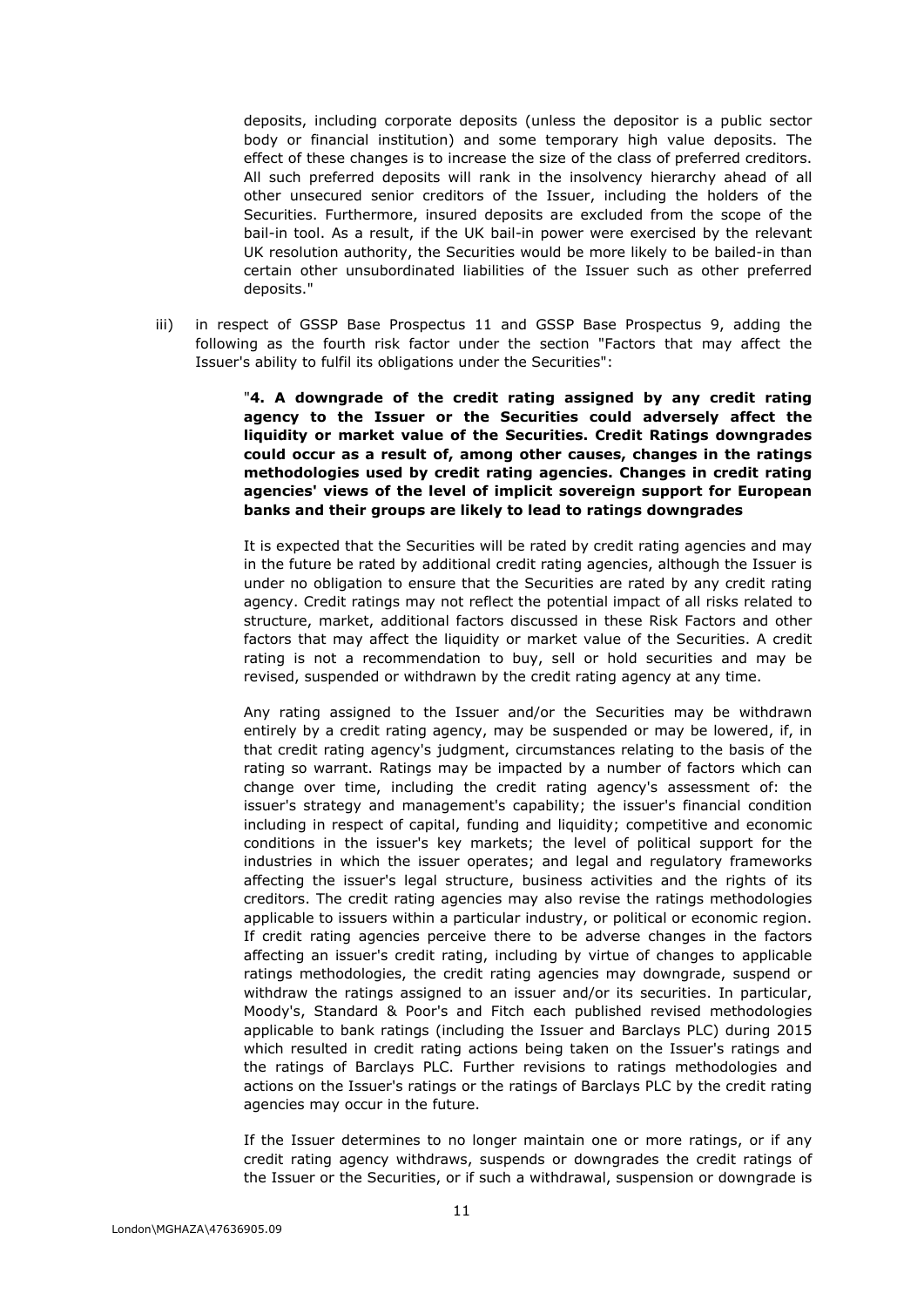anticipated (or any credit rating agency places the credit ratings of the Issuer or the Securities on "credit watch" status in contemplation of a downgrade, suspension or withdrawal), whether as a result of the factors described above or otherwise, such event could adversely affect the liquidity or market value of the Securities."

iv) in respect of GSSP Base Prospectus 6, adding the following as the fourth risk factor under the section "Factors that may affect the Issuer's ability to fulfil its obligations under the Warrants":

> "**4. A downgrade of the credit rating assigned by any credit rating agency to the Issuer or the Warrants could adversely affect the liquidity or market value of the Warrants. Credit Ratings downgrades could occur as a result of, among other causes, changes in the ratings methodologies used by credit rating agencies. Changes in credit rating agencies' views of the level of implicit sovereign support for European banks and their groups are likely to lead to ratings downgrades**

> It is expected that the Warrants will be rated by credit rating agencies and may in the future be rated by additional credit rating agencies, although the Issuer is under no obligation to ensure that the Warrants are rated by any credit rating agency. Credit ratings may not reflect the potential impact of all risks related to structure, market, additional factors discussed in these Risk Factors and other factors that may affect the liquidity or market value of the Warrants. A credit rating is not a recommendation to buy, sell or hold securities and may be revised, suspended or withdrawn by the credit rating agency at any time.

> Any rating assigned to the Issuer and/or the Warrants may be withdrawn entirely by a credit rating agency, may be suspended or may be lowered, if, in that credit rating agency's judgment, circumstances relating to the basis of the rating so warrant. Ratings may be impacted by a number of factors which can change over time, including the credit rating agency's assessment of: the issuer's strategy and management's capability; the issuer's financial condition including in respect of capital, funding and liquidity; competitive and economic conditions in the issuer's key markets; the level of political support for the industries in which the issuer operates; and legal and regulatory frameworks affecting the issuer's legal structure, business activities and the rights of its creditors. The credit rating agencies may also revise the ratings methodologies applicable to issuers within a particular industry, or political or economic region. If credit rating agencies perceive there to be adverse changes in the factors affecting an issuer's credit rating, including by virtue of changes to applicable ratings methodologies, the credit rating agencies may downgrade, suspend or withdraw the ratings assigned to an issuer and/or its securities. In particular, Moody's, Standard & Poor's and Fitch each published revised methodologies applicable to bank ratings (including the Issuer and Barclays PLC) during 2015 which resulted in credit rating actions being taken on the Issuer's ratings and the ratings of Barclays PLC. Further revisions to ratings methodologies and actions on the Issuer's ratings or the ratings of Barclays PLC by the credit rating agencies may occur in the future.

> If the Issuer determines to no longer maintain one or more ratings, or if any credit rating agency withdraws, suspends or downgrades the credit ratings of the Issuer or the Warrants, or if such a withdrawal, suspension or downgrade is anticipated (or any credit rating agency places the credit ratings of the Issuer or the Warrants on "credit watch" status in contemplation of a downgrade, suspension or withdrawal), whether as a result of the factors described above or otherwise, such event could adversely affect the liquidity or market value of the Warrants."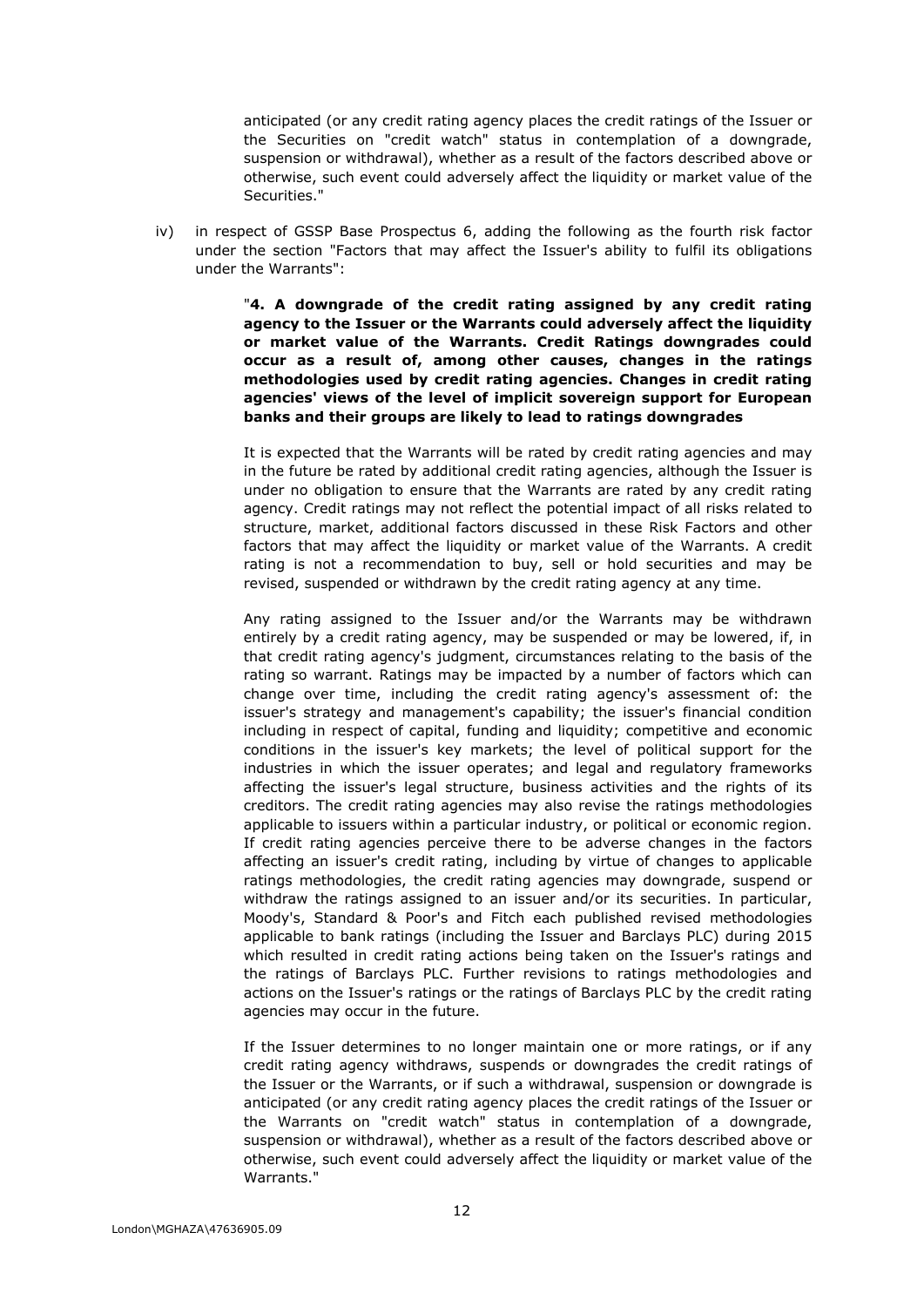# **C) INFORMATION INCORPORATED BY REFERENCE**

In respect of each Base Prospectus, the section "Information Incorporated by Reference" is updated by:

- i) adding the following documents to the list of source documents in paragraph 1 (*Source documents*):
	- (1) the joint Annual Report of Barclays PLC and the Issuer, as filed with the US Securities and Exchange Commission (the "**SEC**") on Form 20-F on 1 March 2016 in respect of the years ended 31 December 2014 and 31 December 2015 (the "**2015 Joint Annual Report**");
	- (2) the Annual Report of the Issuer containing the audited consolidated financial statements of the Issuer in respect of the year ended 31 December 2015 (the "**2015 Issuer Annual Report**");
	- (3) the joint announcement of Barclays PLC and the Issuer relating to the Group Strategy Update, as filed with the SEC on Form 6-K on 1 March 2016 (the "**March 2016 Group Strategy Update**");
	- (4) the Group Reporting Changes 2015 and 2014 Results Restatement Document of Barclays PLC, as filed with the SEC on Form 6-K on 15 April 2016 (the "**Restatement Document**"); and
	- (5) the unaudited Q1 2016 Results Announcement of Barclays PLC in respect of the three months ended 31 March 2016, as filed with the SEC on Form 6-K on 27 April 2016 (the "**Q1 Interim Management Statement**"),
- ii) adding the following page references in respect of the 2015 Joint Annual Report, 2015 Issuer Annual Report and the March 2016 Group Strategy Update to the crossreference lists in paragraph 2 (*Information incorporated by reference*)

| <b>From the 2015 Joint Annual Report</b>                   |                  |
|------------------------------------------------------------|------------------|
| Governance                                                 |                  |
| Directors' report                                          | Pages 2 to 45    |
| People                                                     | Pages 46 to 49   |
| Remuneration Report                                        | Pages 50 to 83   |
| <b>Risk review</b>                                         |                  |
| Material existing and emerging risks                       | Pages 86 to 93   |
| Risk management                                            | Pages 94 to 109  |
| Risk performance                                           | Pages 110 to 176 |
| Supervision and regulation                                 | Pages 177 to 182 |
| <b>Financial review</b>                                    | Pages 183 to 207 |
| <b>Financial statements</b>                                |                  |
| Independent Registered Public Accounting Firm's report for | Page 210         |
| <b>Barclays PLC</b>                                        |                  |
| Consolidated financial statements of Barclays PLC          | Pages 211 to 217 |
| Notes to the consolidated financial statements of Barclays | Pages 218 to 305 |
| <b>PLC</b>                                                 |                  |
| <b>Additional information</b>                              |                  |
| Additional Shareholder Information                         | Pages 307 to 320 |
| Additional Information                                     | Pages 321 to 335 |
| Independent Registered Public Accounting Firm's report for | Page 433         |
| Barclays Bank PLC                                          |                  |
| Barclays Bank PLC Data                                     | Pages 434 to 453 |

#### *From the 2015 Issuer Annual Report*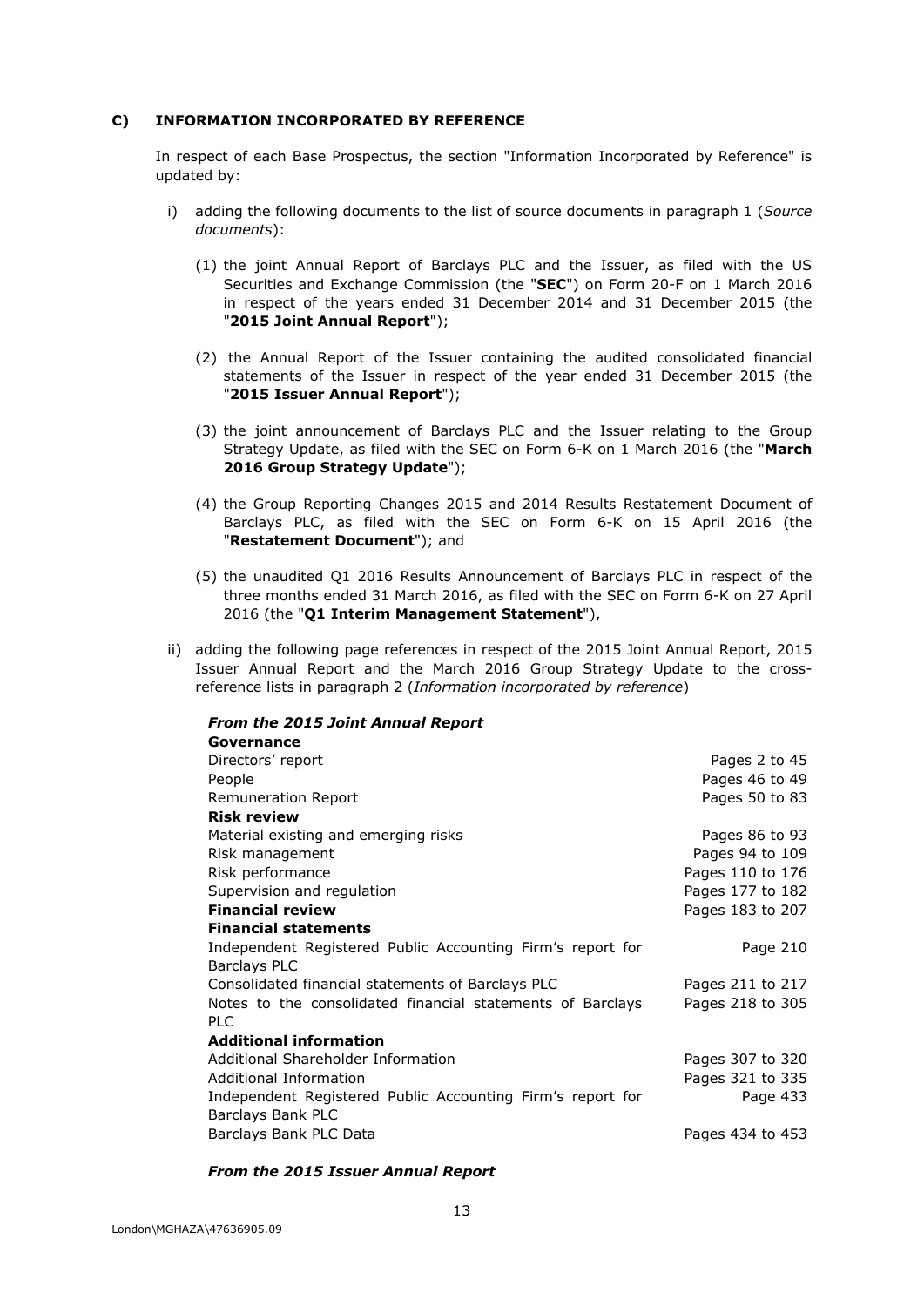| <b>Strategic Report</b>                                    | Pages 1 to 27                  |
|------------------------------------------------------------|--------------------------------|
| Governance                                                 |                                |
| Directors' report                                          | Pages 32 to 34                 |
| Directors and Officers                                     | Page 35                        |
| <b>Risk review</b>                                         |                                |
| Material existing and emerging risks                       | Pages 38 to 46                 |
| Risk management                                            | Pages 48 to 63                 |
| Risk performance                                           | Page 64                        |
| Credit risk                                                | Pages 65 to 86                 |
| Market risk                                                | Pages 87 to 93                 |
| Funding risk- Capital                                      | Pages 94 to 97                 |
| Funding risk - Liquidity                                   | Pages 98 to 115                |
| Operational risk                                           | Pages 116 to 118               |
| Conduct risk                                               | Pages 119 to 122               |
| Supervision and regulation                                 | Pages 123 to 130               |
| <b>Financial review</b>                                    |                                |
| Key performance indicators                                 | Pages 132 to 133               |
| Consolidated summary income statement                      | Page 134                       |
| Income statement commentary                                | Page 135                       |
| Consolidated summary balance sheet                         | Page 136                       |
| Balance sheet commentary                                   | Page 137                       |
| Segmental analysis                                         | Page 138                       |
| Analysis of results by business                            | Pages 139 to 152               |
| <b>Financial statements</b>                                |                                |
| Presentation of information                                | Pages 154 to 155               |
| Independent Auditors' report                               | Pages 156 to 157               |
| Independent Registered Public Accounting Firm's report     | Page 158                       |
| <b>Consolidated financial statements</b>                   |                                |
| Consolidated income statement                              | Page 159                       |
| Consolidated statement of comprehensive income             | Page 160                       |
| Consolidated balance sheet                                 | Page 161                       |
| Consolidated statement of changes in equity                | Page 162                       |
| Statement of changes in equity                             | Page 163                       |
| Consolidated cash flow statement                           | Page 164                       |
| Notes to the financial statements                          | Pages 165 to 276               |
|                                                            |                                |
| From the March 2016 Group Strategy Update                  |                                |
| Group Chief Executive Officer - Strategy Update            | Page 1                         |
| <b>Barclays</b><br>Transatlantic<br>Consumer,<br>Corporate | Page 1<br>and                  |
| <b>Investment Bank</b>                                     |                                |
| Proposed selldown of BAGL                                  | Page 2                         |
| Non-Core rundown                                           | Page 2                         |
| Dividends                                                  | Page 2                         |
| Financial Progress and Targets                             | Page 2                         |
| Certain Non-IFRS Measures                                  | Pages 3 to 4                   |
| Forward Looking Statements                                 | Page 5                         |
|                                                            |                                |
| <b>From the Restatement Document</b>                       |                                |
| Overview of Reporting Changes                              | Pages 3 to 4                   |
| Performance Highlights                                     | Pages 5 to 6                   |
| Results by Business                                        |                                |
| <b>Barclays UK</b>                                         | Pages 7 to 9<br>Pages 10 to 12 |
| Barclays Corporate & International<br><b>Head Office</b>   |                                |
| <b>Barclays Non-Core</b>                                   | Page 13<br>Pages 14 to 15      |
| Discontinued Operation: Barclays Africa                    | Pages 16 to 17                 |
| Barclays Results by Quarter                                | Pages 18 to 26                 |
| Performance Management                                     | Page 27                        |
|                                                            |                                |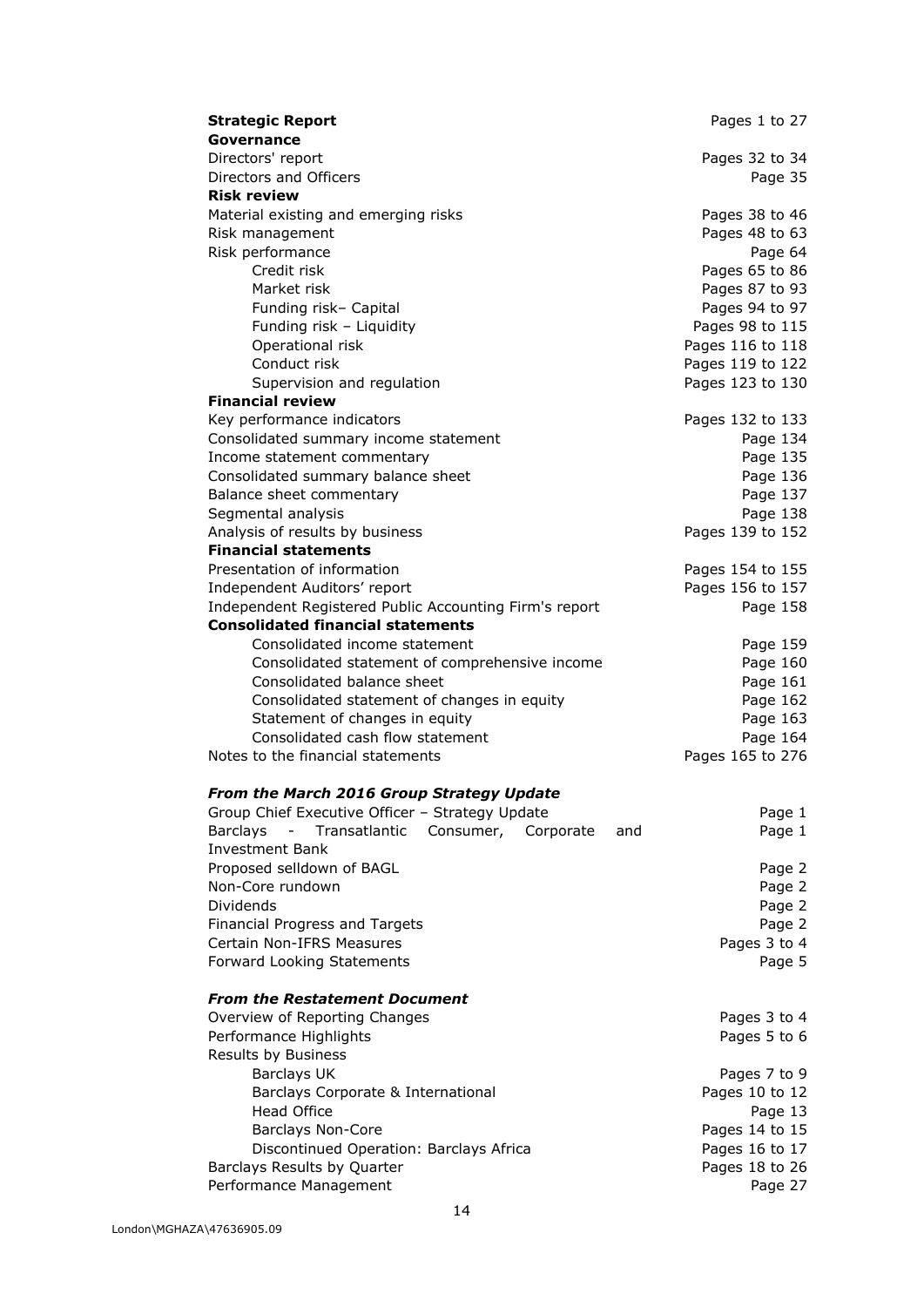| <b>From the Q1 Interim Management Statement</b> |                |
|-------------------------------------------------|----------------|
| Performance Highlights                          | Pages 2 to 5   |
| Group Finance Director's Review                 | Pages 6 to 8   |
| <b>Quarterly Results Summary</b>                | Pages 9 to 11  |
| Quarterly Core Results by Business              | Pages 12 to 15 |
| Discontinued Operation                          | Page 16        |
| Performance Management                          |                |
| Returns and equity by business                  | Page 17        |
| Margins and balances                            | Page 18        |
| Condensed Consolidated Financial Statements     | Pages 19 to 21 |
| Capital                                         | Pages 22 to 23 |
| <b>Risk Weighted Assets</b>                     | Page 24        |
| Leverage                                        | Page 25        |
| Shareholder Information                         | Page 26        |

Information in the 2015 Joint Annual Report, 2015 Issuer Annual Report, March 2016 Group Strategy Update, Restatement Document and Q1 Interim Management Statement which is not incorporated by reference into the listed Base Prospectuses is either not relevant for the investor or is covered elsewhere in such Base Prospectuses.

The above documents may be inspected during normal business hours at the registered office of the Issuer or at https://www.home.barclays/barclays-investor-relations/resultsand-reports/annual-reports.html.

# **D) GENERAL INFORMATION**

Following the release of the 2015 Joint Annual Report, in respect of each Base Prospectus, the section "General Information" is updated by:

i) deleting the significant change statement and replacing it with the following:

"There has been no significant change in the financial or trading position of the Bank Group since 31 March 2016."

ii) deleting the material adverse change statement and replacing it with the following:

"There has been no material adverse change in the prospects of the Bank Group since 31 December 2015."

iii) deleting the information set out under "legal proceedings" and replacing it with the following:

> "Save as disclosed under "The Issuer and the Group − Legal, Competition and Regulatory Matters" on pages 25 to 39 (other than under the heading "General") in the Registration Document, as supplemented, and Note 27 (Provisions) and Note 29 (Legal, competition and regulatory matters) to the financial statements of Barclays PLC on pages 259 to 260 and pages 261 to 271, respectively, of the 2015 Joint Annual Report, there are no governmental, legal or arbitration proceedings (including any such proceedings which are pending or threatened of which the Issuer is aware), which have or have had during the 12 months preceding the date of this Base Prospectus, a significant effect on the financial position or profitability of the Issuer and/or the Bank Group."

To the extent that there is any inconsistency between (a) any statement in this Prospectus Supplement (in relation to any Base Prospectus) and (b) any other statement in, or incorporated by reference in any Base Prospectus, the statements in (a) above shall prevail.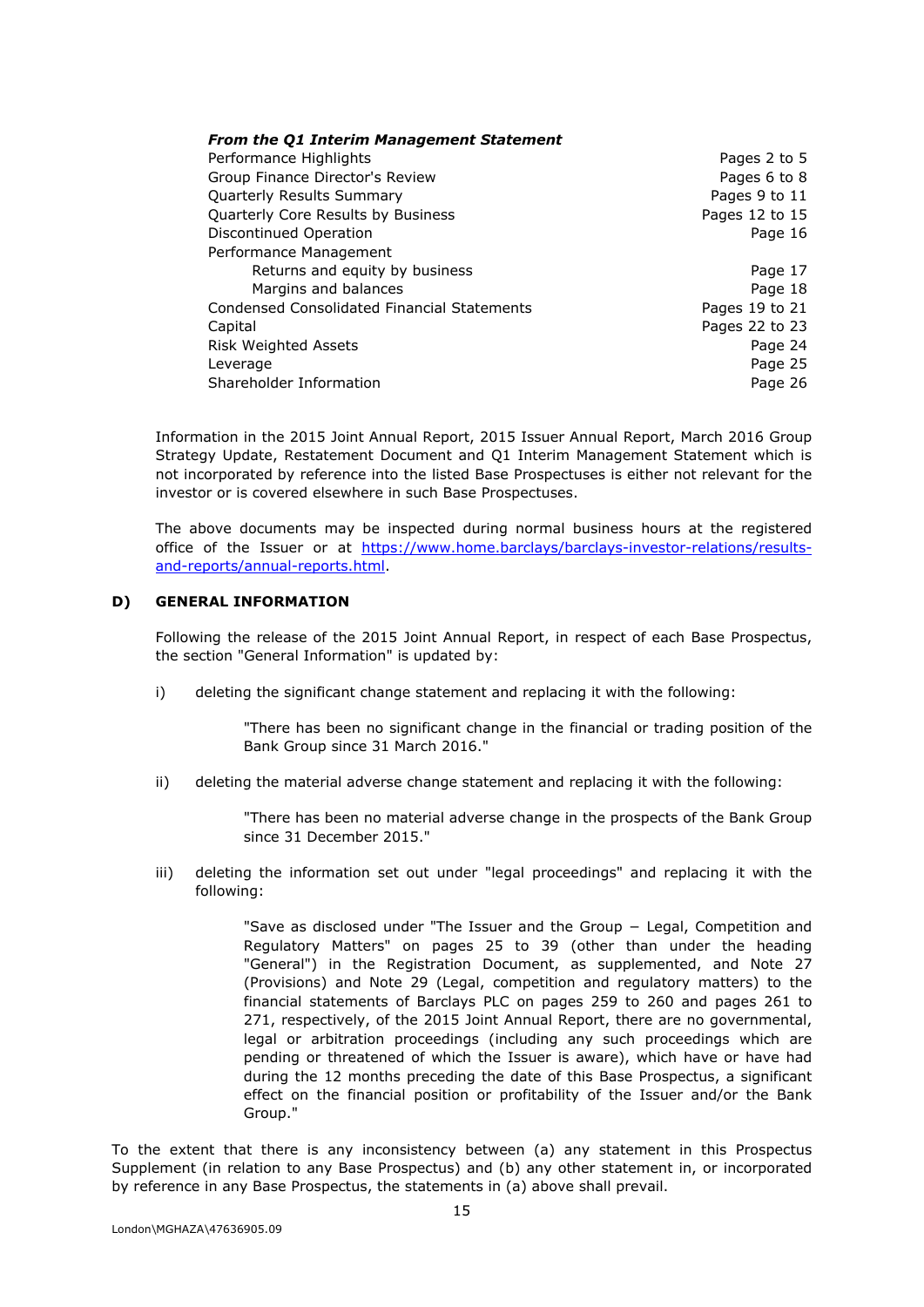In accordance with Article 13 paragraph 2 of the Luxembourg Law, investors who have agreed to purchase or subscribe for Securities before this Prospectus Supplement was published have the right, exercisable within two working days after the date on which this Prospectus Supplement is published, to withdraw their acceptances. Investors should contact their distributor for further information. This right will expire on 13 May 2016.

References to each Base Prospectus shall hereafter mean each such Base Prospectus as supplemented by this Prospectus Supplement. The Issuer has taken all reasonable care to ensure that the information contained in each Base Prospectus, as supplemented by this Prospectus Supplement is, to the best of its knowledge, in accordance with the facts and contains no omission likely to affect its import and accepts responsibility accordingly. Save as disclosed in this Prospectus Supplement, no significant new factor, material mistake or inaccuracy relating to the information included in each Base Prospectus is capable of affecting the assessment of securities issued pursuant to each Base Prospectus has arisen or ben noted, as the case may be, since the publication of each Base Prospectus (as supplemented at the date hereof) by the Issuer.



The date of this Prospectus Supplement is 11 May 2016